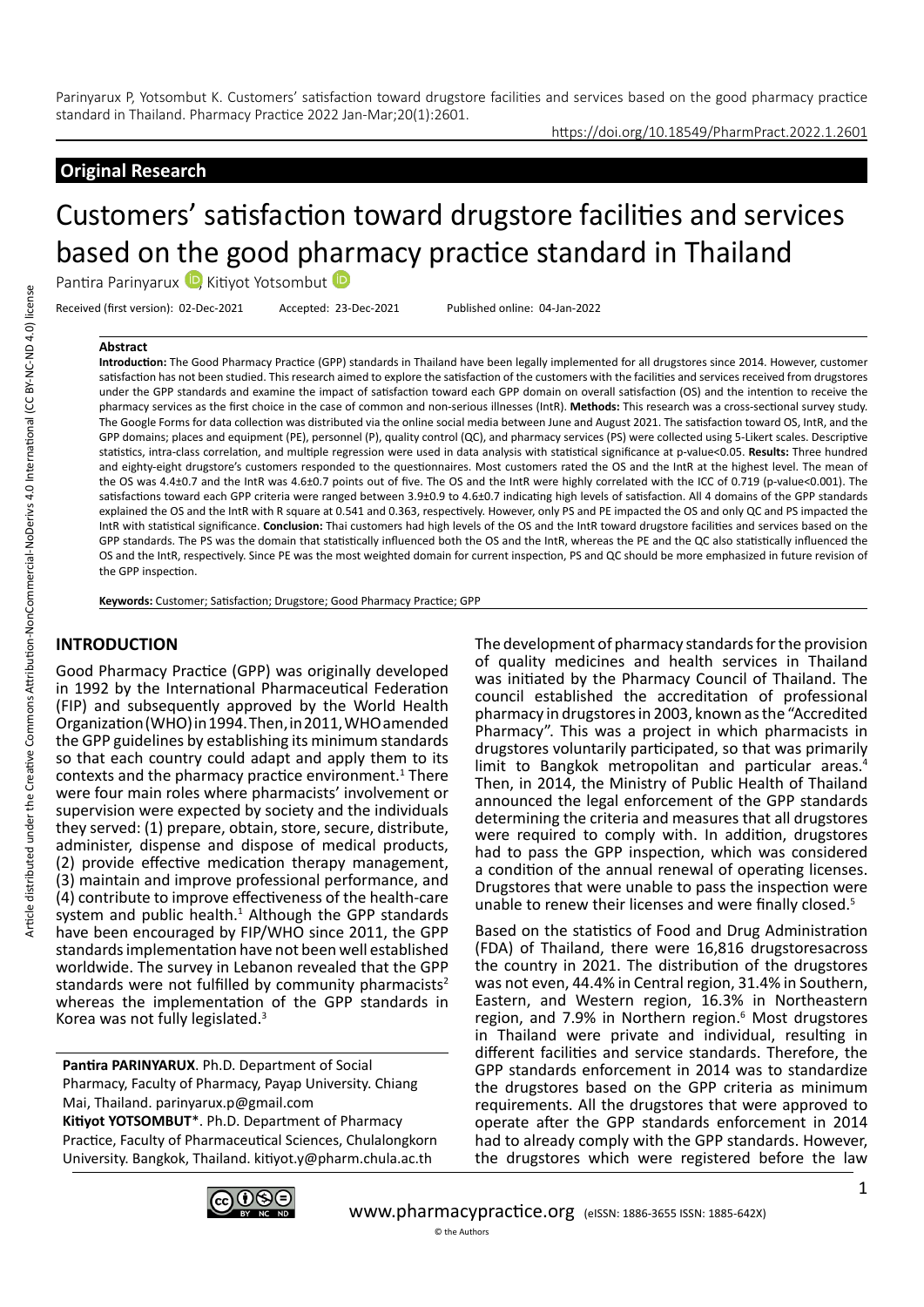https://doi.org/10.18549/PharmPract.2022.1.2601

enforcement were required to pass the GPP inspection within eight years. Ultimately, all modern drugstores in Thailand need to provide facilities and services as required by the GPP standards in 2022.7

The key content of Thai GPP standards, requires that drugstores follow four domains: (1) places and equipment, (2) personnel, (3) quality control, and (4) pharmacy service.8 As for the inspection, each GPP criterion is weighted differently based on its significance. In terms of critical criteria, drugstores are required to comply with all those criteria. To be able to renew their operating licenses each year, drugstores have to meet all the critical criteria and obtain higher summative scores in each domain than those determined as standard.<sup>9</sup>

Even though the GPP standards exist to enhance the service quality of drugstores in Thailand, the processes for developing the criteria depend on the point of view of providers and policy makers. Customer satisfaction also indicates the quality of service and plays an important role in quality improvement. The drugstore's customers' satisfaction survey can serve as a guide to improve the quality of service that meets their needs. According to international studies, drugstore's customers expressed a variety of satisfaction levels across places, contexts, and service models in each country.<sup>10-12</sup> Concerning Thailand, there had been a survey of customer perspectives and opinions on pharmacy services. This study was conducted before the full implementation of the GPP standards.<sup>13</sup> In addition, other surveys revealed only the readiness and achievement of provider perspectives based on the GPP standards.<sup>14-18</sup>

This study aimed to (1) explore the satisfaction of Thai customers with the facilities and services received from drugstores under the GPP standards and (2) examine the impact of satisfaction toward each GPP domain on overall satisfaction (hereinafter referred to as OS) and the intention to receive the pharmacy services as the first choice in the case of common and non-serious illnesses (hereinafter referred to as IntR).

## **METHODS**

This research was a cross-sectional survey study. The data were collected between June and August 2021 after being approved by the Human Experimentation Committee Research Institute for Health Sciences (RIHES), Chiang Mai University, Chiang Mai, Thailand (No. 30/2021).

### **Population and sample**

The population was drugstore's customers aged 18 years and over, who could communicate in Thai. The sample size was calculated using a formula for estimating a proportion.<sup>19</sup> The satisfaction level of drugstore's customers from previous research was determined at 51.9%.11 As a result, the sample size had no less than 384 people. The sample was selected using a convenience sampling method.<sup>20</sup> The data was collected only from the drugstore's customers who had received services from any drugstores within one year, to ensure that the opinions obtained were for drugstores that passed the GPP standards.

### **Data collection**

The data were collected online using Google forms for survey. The authors distributed a QR code and a link to the questionnaire via the online social media including Facebook and LINE application, for institutional alumni groups, general online marketplaces and stores, and provincial news channels where the public were members.

#### **Research tools**

The authors developed the questionnaire based on the GPP manual published by the Thai Food and Drug Administration (FDA).<sup>8,21</sup> The content validity of the draft questionnaire was assessed by three GPP specialists. They were (1) a pharmacist in a provincial public health office, (2) a pharmacist instructor teaching in the topic related to the GPP standards, and (3) a pharmacist in an accredited pharmacy. The item-objective congruence index (IOC) values of the items were 0.67-1, indicating good content validity. As for the reliability test and language clarity of the draft questionnaire, it was conducted with a pilot group of 35 people. The Cronbach's alpha coefficient was found to be 0.96. This indicated the fact that the questionnaire developed was valid and reliable. The final questionnaire consisted of two parts. The first part included general information on respondents and drugstores serving them. The second part consisted of 30 questions to collect the customers' satisfaction level, included 9 items for places and equipment (PE) questions, 4 for personnel (P) questions, 5 for quality control (QC) questions, 10 for pharmacy service (PS) questions, 1 for OS question, and 1 for Int question. The responses were classified into five Likert scales that were 5-very satisfied, 4-satisfied, 3-neutral, 2-unsatisfied, and 1-very unsatisfied.

### **Data analysis**

The data were analyzed using the IBM® SPSS® statistical software package (version 22). Quantitative data from the survey were interpreted using descriptive statistics consisting of percentages, means, standard deviations, medians, and interquartile range. The correlation between the OS and the IntR was evaluated using an intraclass correlation coefficient (one-way random effects with an absolute agreement (ICC  $(1, k)$ ). The impacts of satisfaction toward the GPP domains on the OS and the IntR were calculated using a multiple regression analysis through an enter technique with statistical significance at p-value<0.05.

## **RESULTS**

### **Characteristics of respondents**

Three hundred and eighty-eight drugstore's customers responded to the questionnaires. Most were women (76.3%) with a median age of 29 years (interquartile

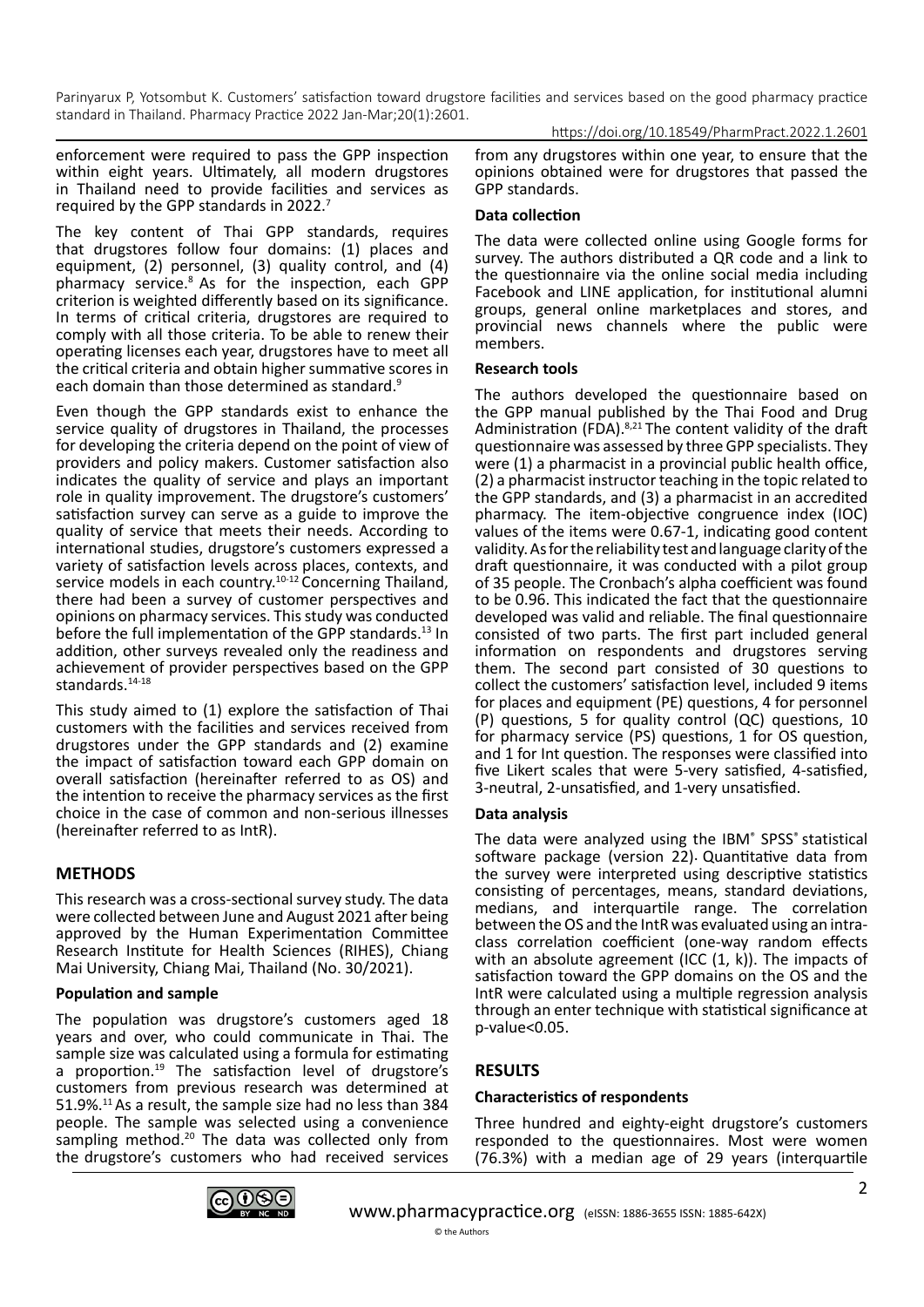https://doi.org/10.18549/PharmPract.2022.1.2601

range 23-40 years). The median frequency of drugstore visiting was five times per year (interquartile range 3-10 times per year). Altogether, 84.5% of the respondents held bachelor's degree or higher. They lived in different provinces across Thailand, which were primarily in Central and Northern regions of Thailand (Table 1).

#### **Overall opinions of customers towards the OS and the IntR**

Most customers rated the OS at the highest and the high levels (55.2% and 34.8%, respectively). The mean of the OS was 4.4±0.7 points out of five. Most customers also

| Table 1. Characteristics of the respondents (n=388)                                                             |                         |  |  |  |  |
|-----------------------------------------------------------------------------------------------------------------|-------------------------|--|--|--|--|
| <b>Characteristics</b>                                                                                          | <b>Number (Percent)</b> |  |  |  |  |
| Gender                                                                                                          |                         |  |  |  |  |
| Male                                                                                                            | 82 (21.1)               |  |  |  |  |
| Female                                                                                                          | 296 (76.3)              |  |  |  |  |
| Not identified                                                                                                  | 10(2.6)                 |  |  |  |  |
| The region they lived                                                                                           |                         |  |  |  |  |
| Central region                                                                                                  | 180 (46.4)              |  |  |  |  |
| Northern region                                                                                                 | 147 (37.9)              |  |  |  |  |
| Southern, Eastern, and Western region                                                                           | 44 (11.3)               |  |  |  |  |
| Northeastern region                                                                                             | 17 (4.4)                |  |  |  |  |
| Highest education qualification                                                                                 |                         |  |  |  |  |
| Primary                                                                                                         | 2(0.5)                  |  |  |  |  |
| Secondary or equivalent                                                                                         | 58 (15.0)               |  |  |  |  |
| Bachelor's degree or equivalent                                                                                 | 234 (60.3)              |  |  |  |  |
| Higher than Bachelor's degree                                                                                   | 94 (24.2)               |  |  |  |  |
| Major occupation                                                                                                |                         |  |  |  |  |
| University students                                                                                             | 119 (30.7)              |  |  |  |  |
| Full-time jobs with salary and benefits<br>(company officers, employees, civil servants)                        | 160 (41.2)              |  |  |  |  |
| No full-time jobs with salary and benefits<br>(private businessmen, merchants, retired people,<br>jobless ones) | 68 (17.5)               |  |  |  |  |
| Not identified                                                                                                  | 41 (10.6)               |  |  |  |  |
| Age (years)*                                                                                                    | 29 (23-40)              |  |  |  |  |
| Frequency of drugstore visiting (times/year)*                                                                   | $5(3-10)$               |  |  |  |  |
| *Median value (interguartile range)                                                                             |                         |  |  |  |  |

rated the IntR at the highest and the high levels (64.7% and 27.6%, respectively). The mean of the IntR was 4.6±0.7 points out of five (Table 2). The OS and the IntR were highly correlated with the ICC of 0.719 (p-value<0.001).

#### **Customer satisfactions toward facilities and services of drugstores based on the GPP standards**

The GPP criteria with the highest level of satisfaction were "PE1# There are preventive measures for drug allergy including warning signs and specific counting tray for antibiotics" (4.5±0.7), "P1 Pharmacists possess enough knowledge to provide services" (4.6±0.7), "QC1# Expired drugs shall notbe dispensed" (4.6±0.7), and"PS1 The patient's essential information is comprehensively gathered as part of drug dispensing" (4.6± 0.7), in terms of places and equipment, personnel, quality control, and pharmacy service domains, respectively (Table 3).

On the contrary, for "PE9# There is an automatic blood pressure monitoring device" (3.9±0.9), "P4 Other staff do not dress in a way that may misrepresent themselves as pharmacists" (4.2±1.0), "QC5 Drugs are kept in the proper temperature, including refrigerator if required" (4.1±0.9), and "PS10# Drugs shall not be dispensed if pharmacists are not available" (4.2±1.0) received the least satisfaction for each domain from the customers (Table 3).

### **Impact of the GPP domains on the OS and the IntR**

Based on the multiple regression analysis, it was found that the PE, P, QC, and PS domains explained the OS with their R square at 0.541. However, only PS and PE impacted the OS with statistical significance (Beta=0.507 and 0.239, respectively; p-value<0.001). All the four domains likewise explained the IntR with their R square at 0.363. Only QC and PS impacted the IntR with statistical significance (Beta=0.416 and 0.311, respectively; p-value<0.001) (Table 4).

### **DISCUSSION**

This research was a cross-sectional survey study. Opinions of customers who had received services from any drugstores within one year, were collected as the GPP standards were to be fully implemented in Thailand by 2022. The findings revealed that the OS and the IntR of Thai customers were at high levels. Although there were

| Table 2. Overall opinions of customers towards the OS and the IntR (n=388)                                                        |                         |               |                   |               |                |               |
|-----------------------------------------------------------------------------------------------------------------------------------|-------------------------|---------------|-------------------|---------------|----------------|---------------|
| <b>Question items</b>                                                                                                             | <b>Highest</b><br>n (%) | High<br>n (%) | Moderate<br>n (%) | Less<br>n (%) | Least<br>n (%) | MeantSD       |
| OS: Overall satisfaction with<br>pharmacy facilities and<br>services.                                                             | 214<br>(55.2)           | 135<br>(34.8) | 35<br>(9.0)       | 4<br>(1.0)    | 0              | $4.4 \pm 0.7$ |
| IntR: Intention to receive<br>the pharmacy services as<br>the first choice in the case<br>of common and non-serious<br>illnesses. | 251<br>(64.7)           | 107<br>(27.6) | 26<br>(6.7)       | 4<br>(1.0)    | <sup>0</sup>   | $4.6 \pm 0.7$ |

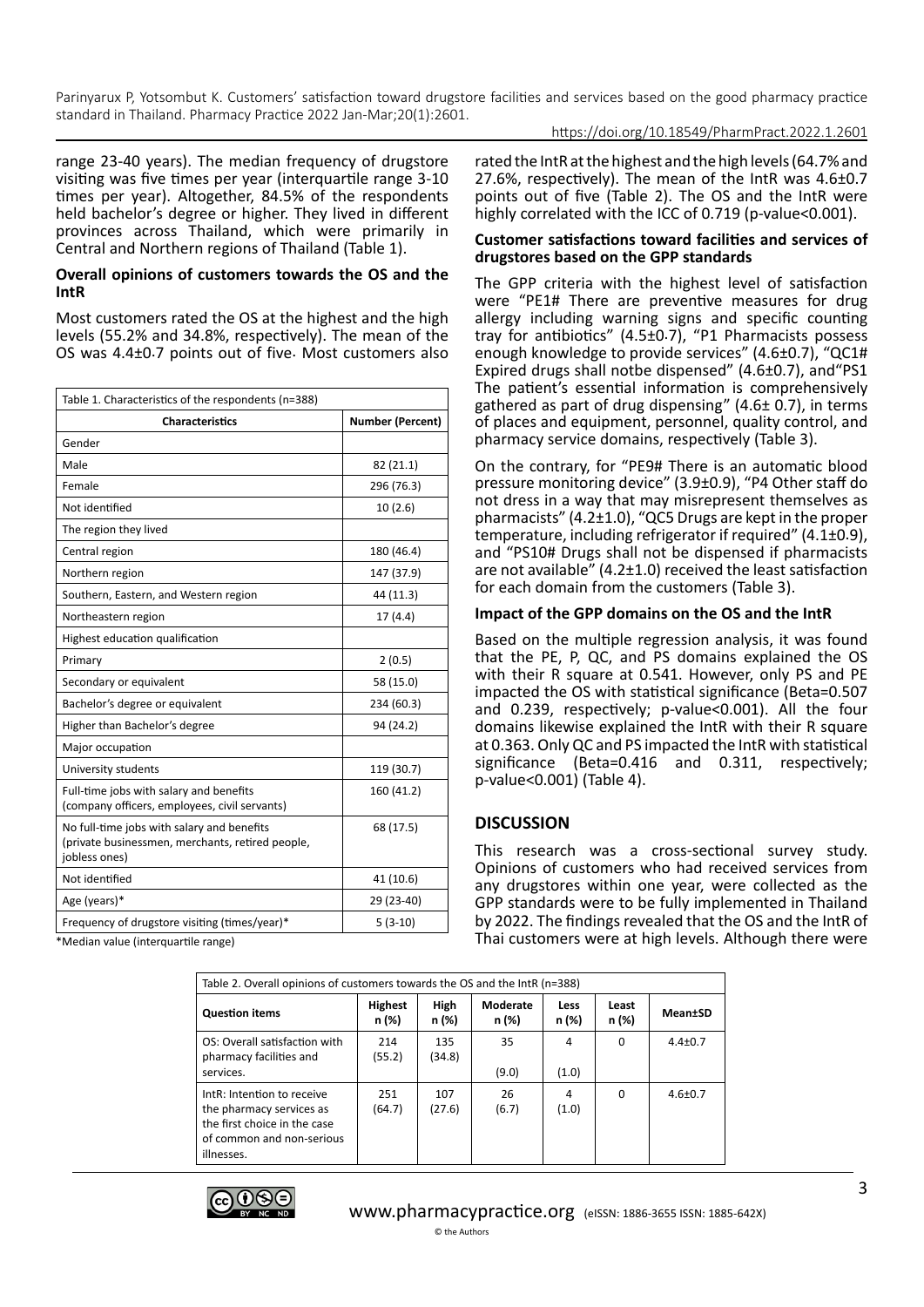|                 | Table 3. Satisfaction toward the GPP standards (n=388)                                                                |                           |                          |                        |                            |                             |               |
|-----------------|-----------------------------------------------------------------------------------------------------------------------|---------------------------|--------------------------|------------------------|----------------------------|-----------------------------|---------------|
|                 | <b>GPP criteria</b>                                                                                                   | Very<br>satisfied<br>n(%) | <b>Satisfied</b><br>n(%) | <b>Neutral</b><br>n(%) | <b>Unsatisfied</b><br>n(%) | Very<br>unsatisfied<br>n(%) | Mean±SD       |
|                 | Places and equipment domain                                                                                           |                           |                          |                        |                            |                             |               |
| <b>PE1#</b>     | There are preventive measures for drug allergy including warning<br>signs and specific counting tray for antibiotics. | 251 (64.7)                | 99 (25.5)                | 31(8.0)                | 5(1.3)                     | 2(0.5)                      | $4.5 \pm 0.7$ |
| <b>PE2#</b>     | Drugs are displayed based by pharmacologic classification with tags.                                                  | 214(55.1)                 | 133 (34.3)               | 37(9.5)                | 3(0.8)                     | 1(0.3)                      | $4.4 \pm 0.7$ |
| <b>PE3#</b>     | The temperature at the pharmacy service area is appropriate.                                                          | 187 (48.2)                | 147 (37.8)               | 44(11.3)               | 8(2.1)                     | 2(0.6)                      | $4.3 \pm 0.8$ |
| <b>PE4#</b>     | There is sufficient area for pharmacy services.                                                                       | 145 (37.4)                | 183 (47.1)               | 53(13.7)               | 6(1.5)                     | 1(0.3)                      | $4.2 \pm 0.7$ |
| <b>PE5#</b>     | Drugs in display areas are concealed when pharmacists are not on<br>duty.                                             | 188 (48.5)                | 126 (32.5)               | 54 (13.9)              | 14(3.6)                    | 6(1.5)                      | $4.2 \pm 0.9$ |
| <b>PE6#</b>     | There is a fire extinguisher.                                                                                         | 165 (42.5)                | 118 (30.4)               | 90(23.2)               | 10(2.6)                    | 5(1.3)                      | $4.1 \pm 0.9$ |
| PE7             | There is a counseling table, separate from the dispensing area.                                                       | 137 (35.3)                | 141 (36.3)               | 89 (22.9)              | 19 (4.9)                   | 2(0.6)                      | $4.0 + 0.9$   |
| <b>PE8#</b>     | There is a weighing scale and height meter.                                                                           | 152 (39.2)                | 122 (31.4)               | 97 (25.0)              | 12(3.1)                    | 5(1.3)                      | $4.0 + 0.9$   |
| <b>PE9#</b>     | There is an automatic blood pressure monitoring device.                                                               |                           | 121 (31.2)               | 106<br>(27.3)          | 13(3.4)                    | 5(1.3)                      | $3.9 + 0.9$   |
|                 | <b>Personnel domain</b>                                                                                               |                           |                          |                        |                            |                             |               |
| P1              | Pharmacists possess enough knowledge to provide services.                                                             | 262 (67.5)                | 96 (24.7)                | 25(6.4)                | 2(0.6)                     | 3(0.8)                      | $4.6 \pm 0.7$ |
| P <sub>2</sub>  | A professional pharmacist license is obviously displayed.                                                             | 239 (61.6)                | 100 (25.8)               | 40 (10.3)              | 6(1.5)                     | 3(0.8)                      | $4.5 \pm 0.8$ |
| P3              | Pharmacists wear gowns as required by the pharmacy council.                                                           | 228 (58.8)                | 114 (29.4)               | 33(8.5)                | 6(1.5)                     | 7(1.8)                      | $4.4 \pm 0.9$ |
| P4              | Other staff do not dress in a way that may misrepresent themselves<br>as pharmacists.                                 | 202 (52.1)                | 116 (29.9)               | 48 (12.4)              | 9(2.3)                     | 13(3.4)                     | $4.2 \pm 1.0$ |
|                 | <b>Quality control domain</b>                                                                                         |                           |                          |                        |                            |                             |               |
| QC1#            | Expired drugs shall not be dispensed.                                                                                 | 281 (72.3)                | 77 (19.8)                | 26(6.7)                | 2(0.6)                     | 2(0.6)                      | $4.6 + 0.7$   |
| QC2             | Drugs are of quality and standard.                                                                                    | 275 (70.9)                | 88 (22.7)                | 21(5.4)                | 4(1.0)                     | $\frac{1}{2}$               | $4.6 \pm 0.6$ |
| QC3#            | There are no illegal drugs.                                                                                           | 244 (62.9)                | 114 (29.4)               | 23(5.9)                | 6(1.5)                     | 1(0.3)                      | $4.5 \pm 0.7$ |
| QC4             | There are preventive measures to detect expired drugs including<br>colored stickers on drug packages.                 | 209 (53.8)                | 111 (28.6)               | 55 (14.2)              | 8(2.1)                     | 5(1.3)                      | $4.3 \pm 0.9$ |
| QC5             | Drugs are kept in the proper temperature, including refrigerator if<br>required.                                      | 142 (36.6)                | 150 (38.6)               | 80 (20.6)              | 14(3.6)                    | 2(0.6)                      | $4.1 \pm 0.9$ |
|                 | Pharmacy service domain                                                                                               |                           |                          |                        |                            |                             |               |
| PS1             | The patient's essential information is comprehensively gathered as<br>part of drug dispensing.                        | 261(67.2)                 | 97 (24.9)                | 26 (6.7)               | 2(0.6)                     | 2(0.6)                      | $4.6 \pm 0.7$ |
| PS <sub>2</sub> | There are clear and complete drug instructions on labels.                                                             | 263 (67.8)                | 95 (24.5)                | 26(6.7)                | 4(1.0)                     |                             | $4.6 + 0.7$   |
| PS3             | Liquors and cigarettes are not allowed.                                                                               | 281 (72.3)                | 78 (20.1)                | 26(6.7)                | 2(0.6)                     | 1(0.3)                      | $4.6 + 0.6$   |
| <b>PS4#</b>     | Pharmacists remain on duty all through business hours.                                                                | 248 (63.9)                | 91(23.5)                 | 35 (9.0)               | 8(2.1)                     | 6(1.5)                      | $4.5 \pm 0.9$ |
| PS5             | There is clear and complete dispensing information on labels.                                                         | 242 (62.3)                | 104 (26.8)               | 34 (8.8)               | 6(1.5)                     | 2(0.6)                      | 4.5±0.8       |
| PS6             | Pharmacists could respond appropriately to customer questions.                                                        | 252 (64.9)                | 98 (25.3)                | 32 (8.2)               | 4(1.0)                     | 2(0.6)                      | $4.5 \pm 0.7$ |
| PS7             | There are clear and complete drugstore contact information on<br>labels.                                              | 236 (60.8)                | 99 (25.5)                | 45 (11.6)              | 5(1.3)                     | 3(0.8)                      | $4.4 \pm 0.8$ |
| PS8             | There are no unethical drug advertising or promotional materials.                                                     | 228 (58.7)                | 100 (25.8)               | 52 (13.4)              | 6(1.5)                     | 2(0.6)                      | $4.4 \pm 0.8$ |
| PS9             | There are disease screening and referral services.                                                                    | 215 (55.4)                | 111 (28.6)               | 49 (12.6)              | 8(2.1)                     | 51.3)                       | $4.3 \pm 0.9$ |
| PS10#           | Drugs shall not be dispensed if pharmacists are not available.                                                        | 193 (49.7)                | 119 (30.7)               | 50 (12.9)              | 17(4.4)                    | 9(2.3)                      | $4.2 \pm 1.0$ |

\*# indicates the critical criteria in this domain.

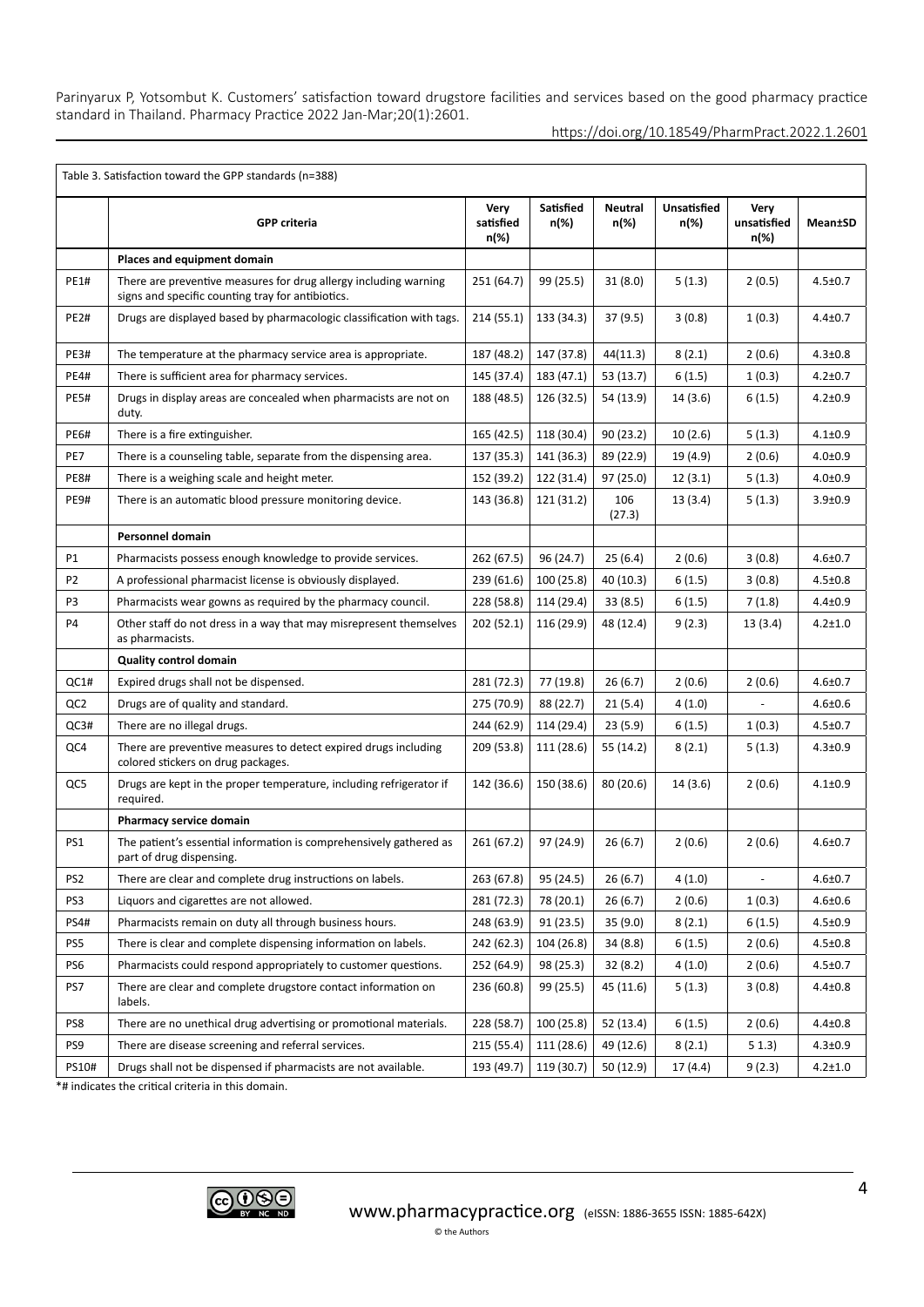| Table 4. Multiple regression analysis of the GPP domains on the OS and the IntR |                                                                          |           |             |                                                                         |                                      |           |          |         |
|---------------------------------------------------------------------------------|--------------------------------------------------------------------------|-----------|-------------|-------------------------------------------------------------------------|--------------------------------------|-----------|----------|---------|
| <b>GPP</b> domains                                                              | <b>Overall satisfaction (OS)</b>                                         |           |             |                                                                         | Intention to receive services (IntR) |           |          |         |
|                                                                                 | b                                                                        | <b>SE</b> | <b>Beta</b> | p-value                                                                 | b                                    | <b>SE</b> | Beta     | p-value |
| PE: Places and<br>equipment                                                     | 0.268                                                                    | 0.074     | 0.239       | < 0.001                                                                 | 0.010                                | 0.083     | 0.009    | 0.903   |
| P: Personnel                                                                    | $-0.085$                                                                 | 0.068     | $-0.084$    | 0.211                                                                   | $-0.121$                             | 0.076     | $-0.125$ | 0.111   |
| QC: Quality control                                                             | 0.136                                                                    | 0.080     | 0.110       | 0.091                                                                   | 0.489                                | 0.090     | 0.416    | < 0.001 |
| PS: Pharmacy<br>service                                                         | 0.581                                                                    | 0.083     | 0.507       | < 0.001                                                                 | 0.338                                | 0.093     | 0.311    | < 0.001 |
| Constant value                                                                  | 0.490                                                                    | 0.196     |             | 0.013                                                                   | 1.372                                | 0.219     |          | < 0.001 |
|                                                                                 | R=0.736, R <sup>2</sup> =0.541, SEE=0.476, F=112.893,<br>Sig. of F<0.001 |           |             | R=0.603, R <sup>2</sup> =0.363, SEE=0.534, F=54.582,<br>Sig. of F<0.001 |                                      |           |          |         |

four domains of the GPP standards, only PE and PS had a significant impact on the OS, whereas only QC and PS had a significant impact on the IntR.

Most customers receiving services in drugstores in Thailand were satisfied with facilities and services based on the GPP standards at the high and the highest levels. This was different from the situation in other countries.10,12 In Saudi Arabia and Pakistan, only 41%12 and 39.6%10 of customers were satisfied with their drugstores' services, respectively. This might result from the unique characteristics of Thai drugstore as follow; (1) most medications registered in Thailand were classified as "dangerous drugs," under the Drugs Act of 1967. Those medications may be available for dispensing independently by community pharmacists without a physician's prescription, (2) there were different types of services provided in Thai drugstores, including risk screening for non-communicable diseases (NCDs), medication therapy management (MTM), and smoking cessation. For pharmacy services, they could cover most of the medication-related needs of Thai customers, (3) the distribution in all areas with long hours of operation allowed drugstores in Thailand to become easily accessible, (4) drugstores were more convenient and economical than other health care units.<sup>22,23</sup> In addition, the implementation of the GPP standards in Thailand was a requirement for the annual license renewal. This resulted in high standards of facilities and services in drugstores at fairly similar levels<sup>7</sup> as opposed to the survey in Pakistan where only 39.6% of customers were satisfied with drugstores services since the GPP standards were not legally enforced and quality of services varied.<sup>10</sup>

Studies by Yotsombut et al. and Nitadpakorn et al. indicated that PS, namely medication counseling, primary diagnosis of common disease, and risk screening, were key factors for customer satisfaction.23,24 Besides, the low level of satisfaction toward PS, due to lack of trust in pharmacists' knowledge and skills, was shown to be a cause of low levels of the OS in Pakistan and Saudi Arabia.<sup>10,12</sup> The customers of this study were satisfied with PS at a high level which lead to the high levels of the

OS and the IntR as confirmed by the multiple regression analysis. However, it was found that all four domains of GPP could explain the OS and the IntR better than PS only  $(R^2_{.4\text{domains}} = 0.541$  and 0.363,  $R^2_{.ps} = 0.510$  and 0.303, respectively). Thus, emphasis should be placed on PS along with other criteria.

Most of the critical criteria of the GPP standards in Thailand were in PE domain (PE1-6 and PE8-9) whereas only 4 criteria from other domains (QC1, QC3, PS4, and PS10) were justified as such.<sup>25</sup> Therefore, drugstores in Thailand that passed the GPP inspection tended to be in good compliance with the criteria in PE and received high level of the OS as PE significantly influenced OS. On the contrary, to pass the GPP standards might not result in a high level of the IntR because PE was not a significant influencing factor on the IntR as demonstrated by the multiple regression analysis in this study. Therefore, the critical criteria of Thai GPP standards should be revised to ensure that passing the standards definitely enhanced the OS and the IntR of drugstores' customers. The PS and QC which significantly influence the OS and the IntR need to be more emphasized.

The data collection for this research was through online questionnaires. This could lead to the limitation of research in that respondents tended to be educated, well equipped, and familiar with the use of an online questionnaire system. Moreover, the criterion for selecting the sample of this study was individuals who received drugstore services within one year. This could result in a social desirability bias as well as a recall bias. Therefore, further research should be conducted shortly after receiving services. It should be designed to be composed of respondents from different regions and education levels, so that it could be generalizable.

## **CONCLUSION**

Customers receiving services from drugstores in Thailand had high levels of the OS and the IntR toward drugstore facilities and services based on the four domains of the GPP standards. Although the PE statistically influenced

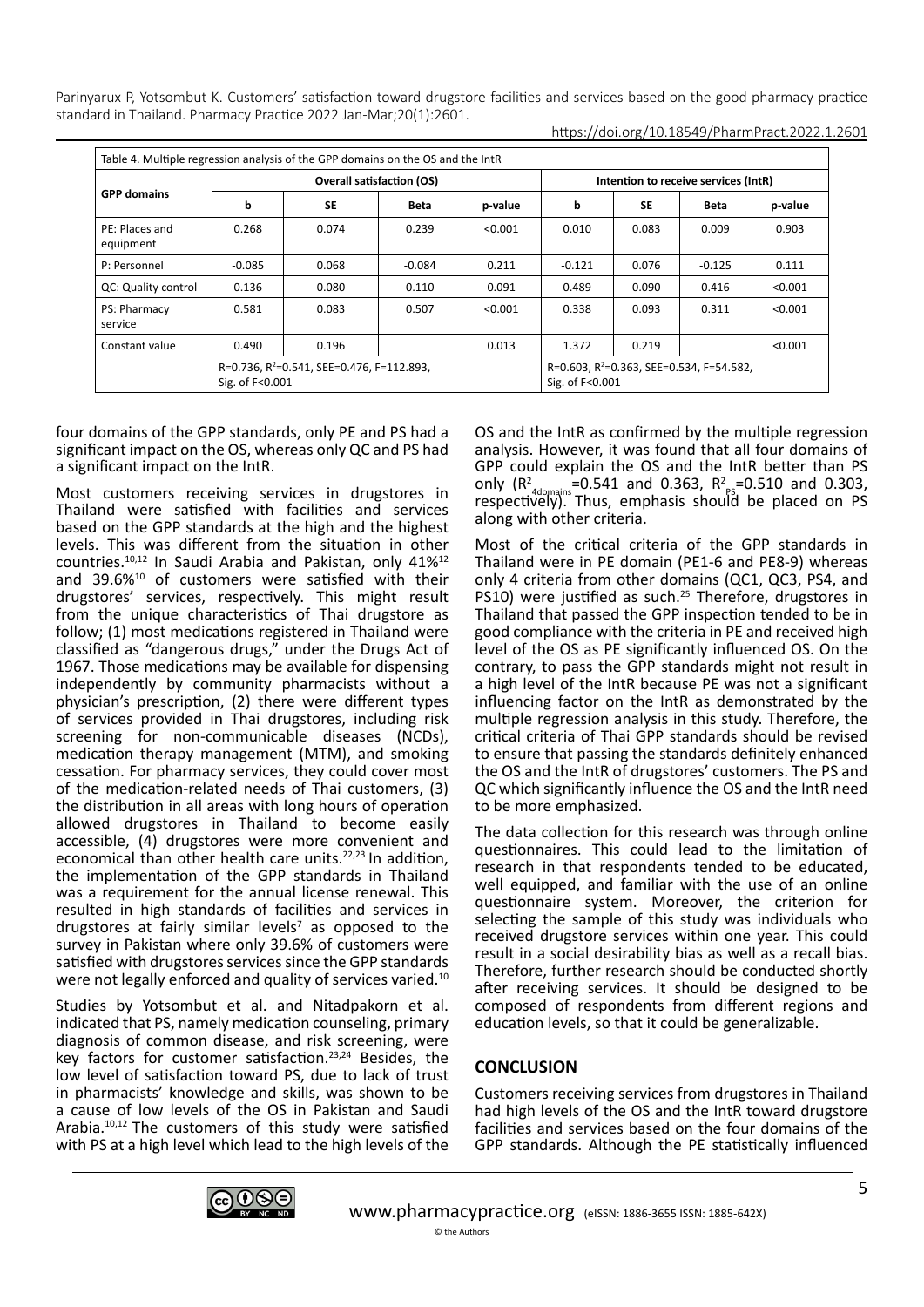only on the IntR, it was the most weighted domain with majority of the critical criteria of the GPP standards. Besides, the PS was the domain that statistically influenced both the OS and the IntR and the QC also statistically influenced the IntR. Therefore, the inspection criteria that increasingly emphasizes on PS and QC should be taken into account when revising the GPP standards for Thai drugstores.

### **AUTHORS CONTRIBUTION**

| <b>Roles</b>           | Kitiyot<br>Yotsombut | Pantira<br>Parinyarux |  |  |
|------------------------|----------------------|-----------------------|--|--|
| Conceptualization      |                      |                       |  |  |
| Data curation          |                      |                       |  |  |
| <b>Formal Analysis</b> |                      |                       |  |  |
| Funding acquisition    | N/A                  | N/A                   |  |  |
| Investigation          |                      |                       |  |  |
| Methodology            |                      |                       |  |  |
| Project administration |                      | N/A                   |  |  |
| Resources              |                      |                       |  |  |
| Software               |                      | N/A                   |  |  |
| Supervision            |                      | N/A                   |  |  |
| Validation             |                      |                       |  |  |

https://doi.org/10.18549/PharmPract.2022.1.2601

| Visualization              |     |  |
|----------------------------|-----|--|
| Writing – original draft   | N/A |  |
| Writing – review & editing |     |  |

## **ACKNOWLEDGEMENT**

The authors acknowledge the assistance of the medical native-English speaking specialist Stephen Pinder for conducting a comprehensive English language review of our manuscript.

## **RESEARCH ETHICS AND PATIENT CONSENT**

The data were collected between June and August 2021 after being approved by the Human Experimentation Committee Research Institute for Health Sciences (RIHES), Chiang Mai University, Chiang Mai, Thailand (No. 30/2021).

## **CONFLICTS OF INTEREST**

The authors declare that there is no conflicts of interest.

## **FUNDING**

This research received no specific grant from any funding agency in the public, commercial, or not-forprofit sectors.

### **References**

- 1. World Health Organization. Annex 8: Joint FIP/WHO guidelines on good pharmacy practice: standards for quality of pharmacy services. WHO expert committee on specifications for pharmaceutical preparations. Published 2011. Accessed November 12, 2021.
- 2. Badro DA, Sacre H, Hallit S, et al. Good pharmacy practice assessment among community pharmacies in Lebanon. Pharm Pract (Granada). 2020;18(1):1-11.<https://doi.org/10.18549/pharmpract.2020.1.1745>
- 3. Kim DW, Lee BJ. Recognition investigation of community pharmacists implementing good pharmacy practice in Korea. Int J Heal Serv. 2020.<https://doi.org/10.1177/0020731420941459>
- 4. Office of Community Pharmacy Accreditation. History of the community pharmacy accreditation program. The pharmacy council of Thailand. Published 2020. Accessed November 12, 2021.
- 5. Wuttipanich T, Kitisopee T. Economic impact assessment on good pharmacy practice regulation in Thai community pharmacy. Thai J Pharm Sci. 2015;39(3):110-118.
- 6. Food and Drug Administration. Licensed community pharmacies directory 2021. Ministry of Public Health. Published 2021. Accessed November 12, 2021.
- 7. Food and Drug Administration. Ministerial regulations for permission and issuance of modern drug Sales License B.E. 2556 (2013). Ministry of Public Health. Published 2016. Accessed November 12, 2021.
- 8. Vimolkittiphong S, Pantong M. Guideline to Achieve Mandatory GPP Regulation. Food and Drug Administration (FDA); 2015.
- 9. Food and Drug Administration. Self-assessment document based on Good Pharmacy Practice (GPP) assessment guidelines. Ministry of Public Health. Published 2020. Accessed November 12, 2021.
- 10. Aziz MM, Ji W, Masood I, et al. Patient satisfaction with community pharmacies services: a cross-sectional survey from Punjab; Pakistan. Int J Environ Res Public Health. 2018;15(12):1-14. <https://doi.org/10.3390/ijerph15122914>
- 11. Ayalew M, Taye K, Asfaw D, et al. Patients'/clients' expectation toward and satisfaction from pharmacy services. J Res Pharm Pract. 2017;6(1):21.<https://doi.org/10.4103/2279-042x.200995>
- 12. Al-Tannir M, Alharbi AI, Alfawaz AS, et al. Saudi adults satisfaction with community pharmacy services. Springerplus. 2016;5(1):1-5. <https://doi.org/10.1186/s40064-016-2442-8>
- 13. Harnsongkanit M, Thananithisak C. Evaluation of customer satisfaction with service quality from accredited independent